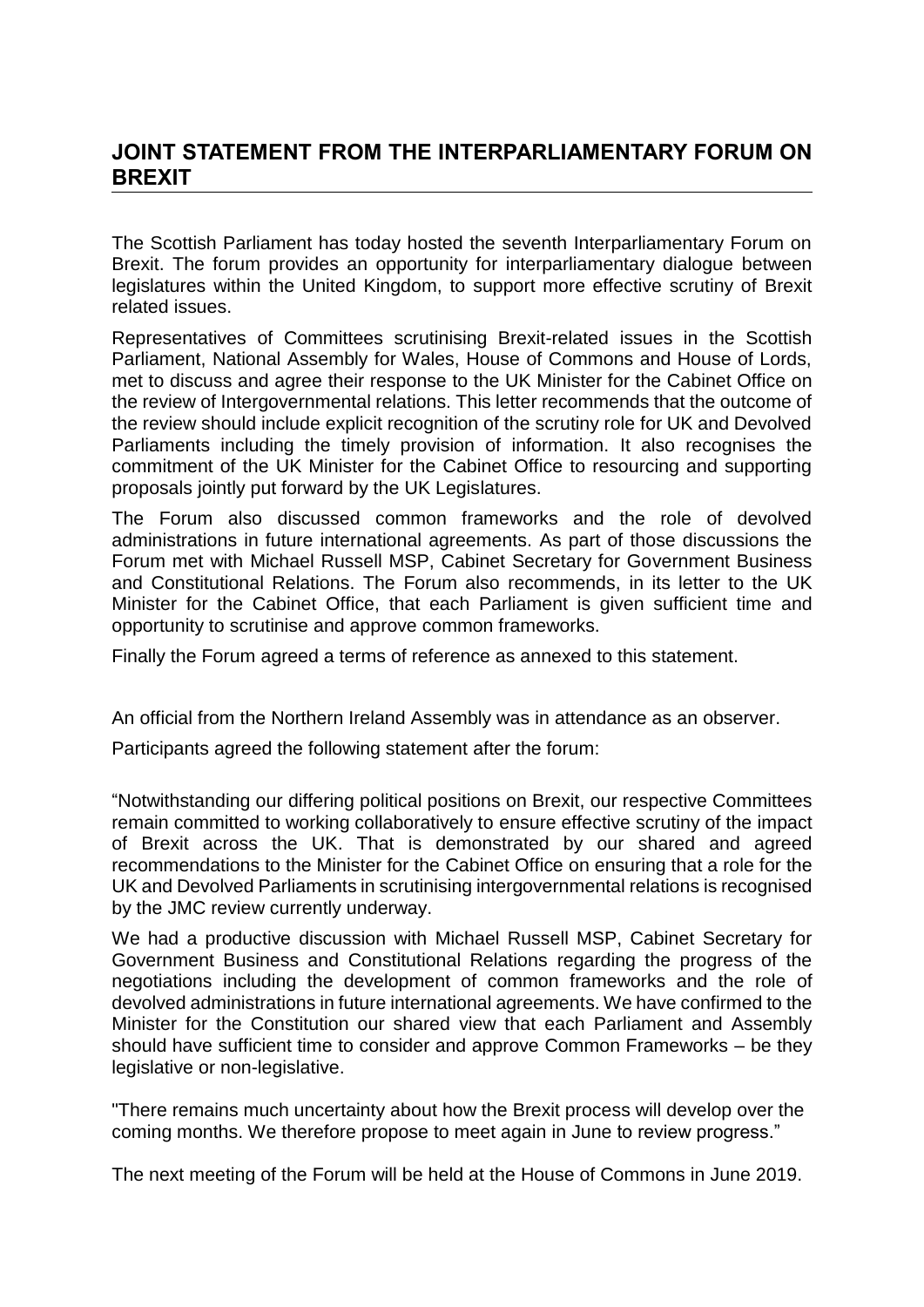## **Members in attendance**

Bruce Crawford MSP, Convener, Finance and Constitution Committee, Scottish Parliament

Adam Tomkins MSP, Deputy Convener, Finance and Constitution Committee, Scottish Parliament

Joan McAlpine MSP, Convener, Culture, Tourism, Europe and External Affairs Committee, Scottish Parliament

Mick Antoniw AM, Chair, Constitutional and Legislative Affairs Committee, National Assembly for Wales

David Rees AM, Chair, External Affairs and Additional Legislation Committee, National Assembly for Wales

Lord McFall of Alcluith, Senior Deputy Speaker, House of Lords

Lord Dunlop, member, Constitution Committee, House of Lords

The Earl of Kinnoull, member, Lords European Union Select Committee, House of Lords

Sir Bernard Jenkin MP, Chair, Public Administration and Constitutional Affairs Committee, House of Commons

Ronnie Cowan MP, member, Public Administration and Constitutional Affairs Committee, House of Commons

Peter Grant MP, member, Exiting the European Union Committee, House of Commons